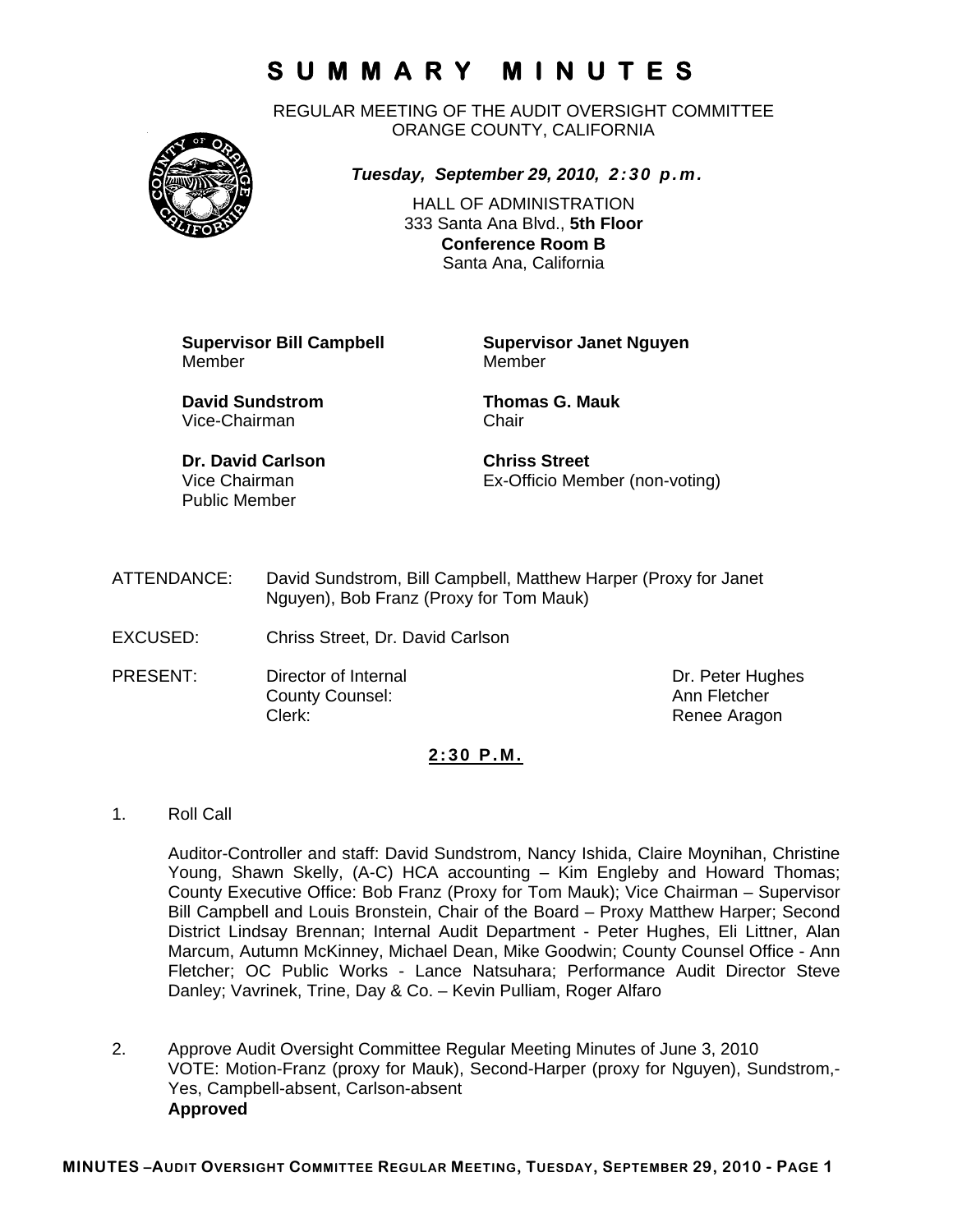3. Receive Status of the Serpentine Funding Limited P-T Notes (formerly Whistlejacket SIV) (continued from AOC 9/17/08-Item 6, 5/29/08-Item 5, 2/28/08-Items 6 and 8, 12/11/09-Item 3, 3/25/09-Item 4, 5/27/09-Item 4, 9/2/09-Item 4, 11/23/09-Item 4, 02/23/10, Item 5; 06/03/10-Item 3, 09/29/10-Item3) **Received** 

Mr. Paul Gorman provided 4 hand-outs on the status of Serpentine Funding. He stated the first document was a press release on the sale of Serpentine, the second document was a summary of the realized loss and the recovery percentage on the sale, the third and fourth document was a copy of the hand-outs provided at the last AOC meeting as information. He added that at the last AOC meeting, they were evaluating the viability of selling. The later part of summer revealed a good time to sell. It was sold on August 19 and they plan on settling on October  $5<sup>th</sup>$ . It was required they obtain a legal opinion from a nationally recognized law firm indicating that the sale was consistent with private offering status. The bottom line was the \$80M original investment an asset that went into receivership, they recovered 90.5% of the investment as collections from both the receiver and serpentine of \$37,118,465.00 and the sales proceeds of \$35,258,820 for total of \$72,377,285. It was a realized loss of \$7,622,715 that the market value is consistent with the evaluation in the CAFR. They will have a subsequent event note and will indicate that in the CAFR. They don't feel the need to change the value in the CAFR because it was a small difference in what it was sold at and the valuation. The loss will be allocated to pool participants that were in the pool as of February 12 or 15, 2008. They plan to do the calculation when the sale has settled.

Supervisor Campbell arrived at the meeting at 2:30 p.m.

4. Discuss, review and amend Audit Oversight Committee Bylaws to remove inconsistencies with New AOC Charter and direct staff per Agenda Item 32, ASR No. 10- 001363, Board Meeting date 9/28/10 VOTE: Motion-Campbell, Second- Franz (proxy for Mauk), Sundstrom-Yes, Harper (proxy for Nguyen)-yes, Carlson -Yes **Item continued.** 

Mr. Sundstrom stated the Board sent the item back for consideration to Supervisor Moorlach's suggestions at the Board meeting on 9/28/10. He stated the AOC could not take action. Ms. Ann Fletcher recommended the AOC discuss and report what was raised at the Board meeting however not to take action. Mr. Sundstrom stated he felt the recommendations were to strengthen a good charter. The most significant item was to consider adding more public members and to also place the performance auditor on the committee. Supervisor Campbell noted training also shall be considered rather than should. Mr. Harper representing Supervisor Nguyen stated in addition to the membership raised he referred to 3.1.2 the expertise of the public members to consider a shall or will or should. Supervisor Campbell suggested calling an AOC Special Meeting to resolve the issues quickly and get back to the Board quickly.

Mr. Sundstrom stated a special meeting would be scheduled to address the AOC charter. He requested for the Bylaw amendment to also be agendized for the special meeting as well and get both things done.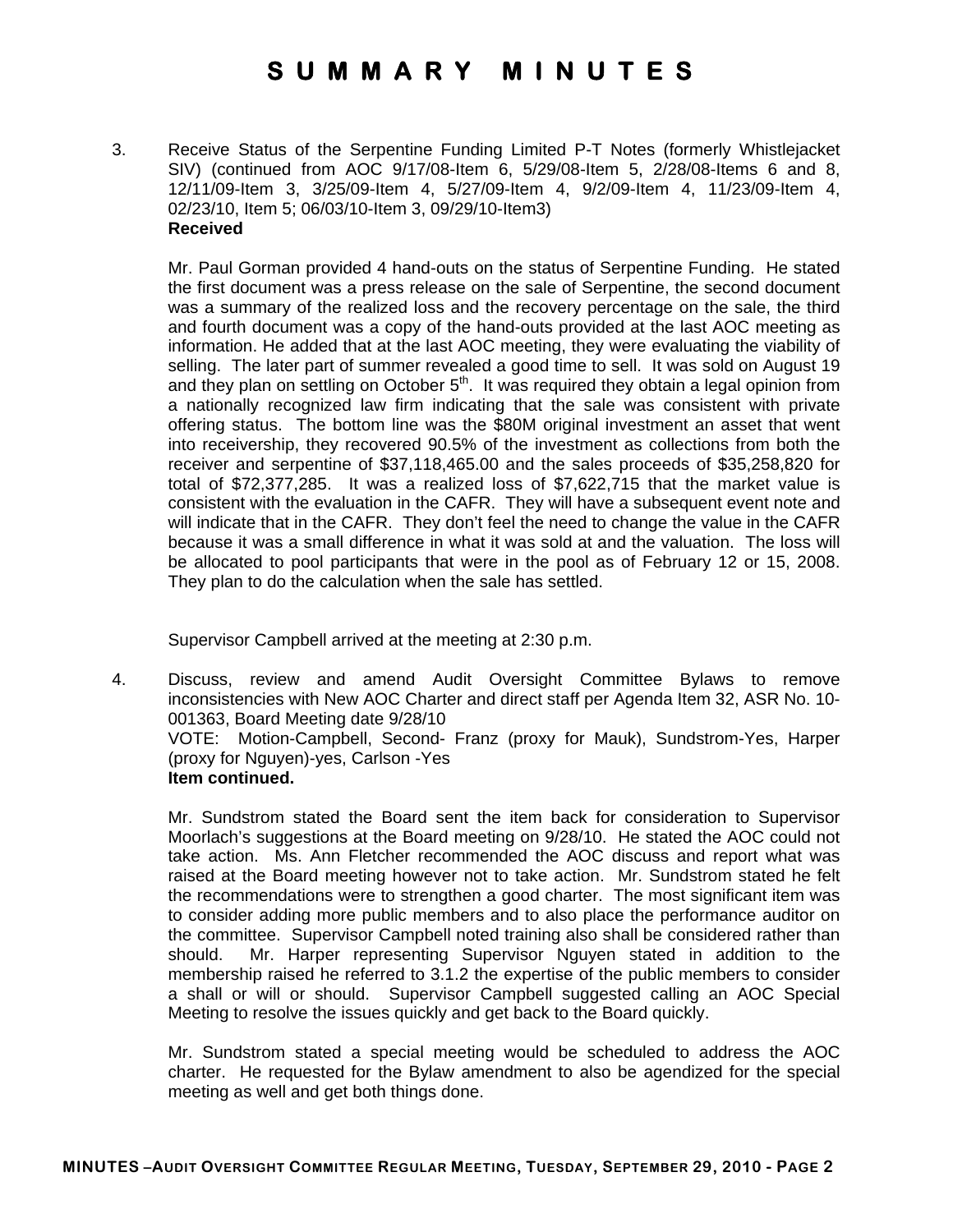Item 5 was heard before Item 4.

5. Receive Quality Assessment/Peer Review from County of San Diego for Internal Audit Department for the year ending 06/30/10 and receive IAD's Balanced Scorecard, Independent Validation by County of San Diego **Received** 

 Dr. Hughes stated the quality assessment/peer review was performed 3 years ago. It answered the question who audits the auditors. It provided assurance that IAD followed professional standards which were developed to inject objectivity and confidence in the audit results by the specific steps auditors take in researching, investigating, analyzing, evaluating and reporting. The peer review was rigorous. Individual engagements were planned using risk assessment methodology and audit conclusions were supported by work papers. All findings and recommendations were communicated effectively.

Dr. Hughes presented the first Internal Audit Balanced Scorecard to the AOC. Tracking key performance indicators was part of the IAD effort that we practice what we preach. Dr. Hughes noted the performance of the department and the staff. Mr. Sundstrom stated it was a good report and complimented Dr. Hughes on the high rating.

6. Approve OC Internal Audit Department  $4<sup>th</sup>$  Quarter Status Report for Period July 1, 2009 through June 30, 2010, and approve 4th Quarter Executive Summaries of Audit Finding Summaries for the Period July 1, 2009 through June 30, 2010 VOTE: Motion-Franz (proxy for Mauk), Second-Campbell, Sundstrom-Yes, Harper (proxy for Nguyen)-yes, Carlson-Yes **Approved** 

Dr. Hughes stated the status report represented the full FY 09/10 audit coverage. There were exceptions in the milestones and comments column. There were some redirections and some changes due to various reasons including unanticipated additional complexity. The quarterly report keeps the AOC briefed on the original audit plan.

7. Approve External Audit Coverage 4<sup>th</sup> Quarter Status Report FY 09/10 VOTE: Motion-Campbell, Second-Harper (proxy for Nguyen), Sundstrom-Yes, Carlsonyes, Franz (proxy for Mauk)-Yes **Approved** 

Dr. Peter Hughes stated there were two material items.

The first item was in the OC Public Works Flood Control Program dated June 11, 2010 for audit period 1997 to 2002. He introduced Mr. Lance Natsuhara from OC Public Works. Mr. Natsuhara is the Manager of the Santa Ana River Main Stem Project to address the issue. Claims were filed during the audit period and the disallowances equated to 5.7% of the total claims. The disallowances related to ineligible costs (\$3,823,724), ineligible betterments (\$493,339), and interest income on condemnation deposits not offset against costs (\$622,500). OCPW concurs with the findings and will work with the California Department of Water Resources and OCPW/ Accounting to minimize possible future disallowances.